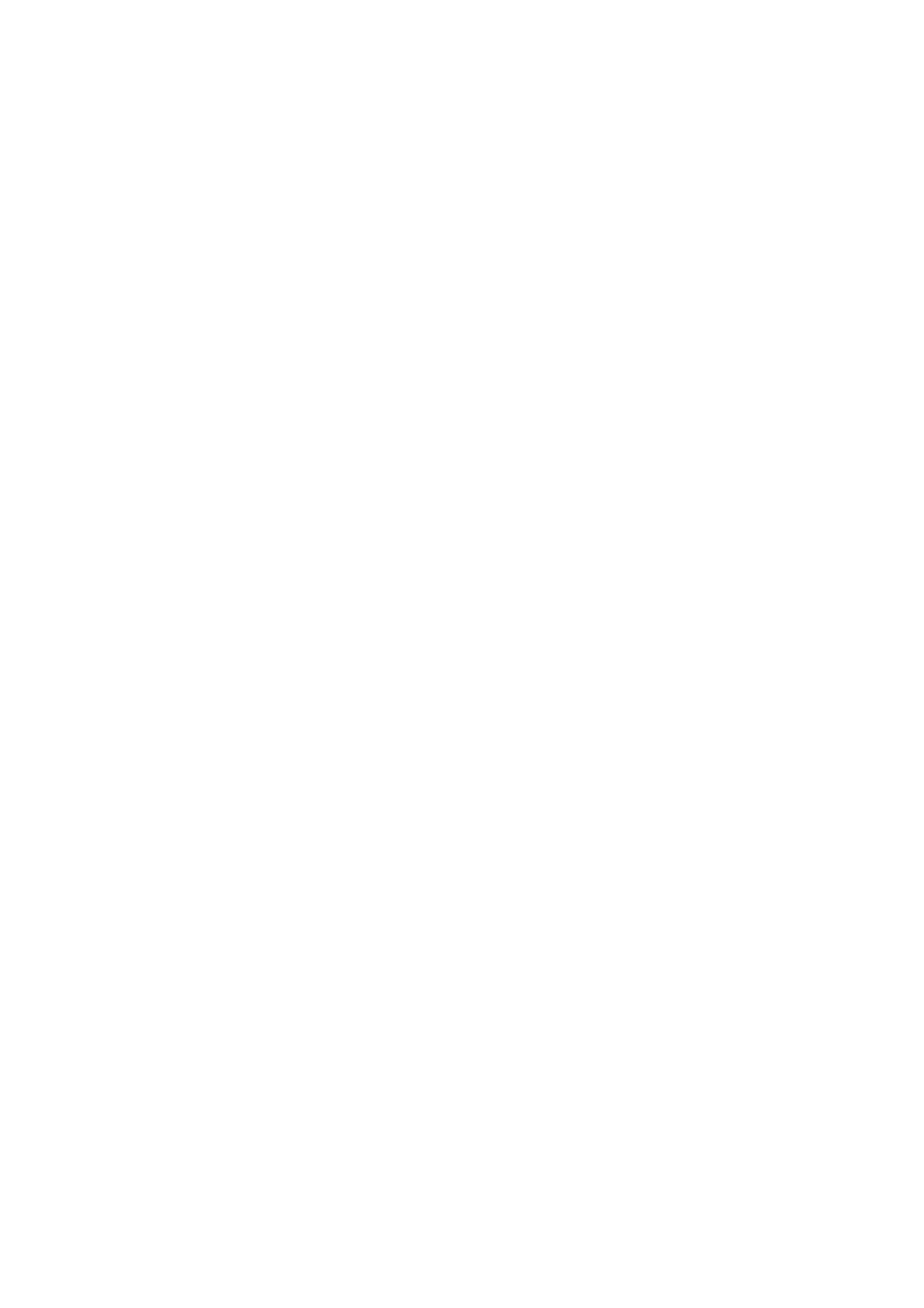*I certify that this PUBLIC BILL, which originated in the LEGISLATIVE ASSEMBLY, has finally passed the LEGISLATIVE COUNCIL and the LEGISLATIVE ASSEMBLY of NEW SOUTH WALES.*

> *Clerk of the Legislative Assembly. Legislative Assembly, Sydney, , 2005*



New South Wales

# **Property Legislation Amendment Bill 2005**

Act No , 2005

An Act to amend the *Real Property Act 1900*, the *Conveyancing Act 1919*, the *Local Government Act 1993* and Acts relating to strata titles to make miscellaneous provisions concerning real property; and for other purposes.

*I have examined this Bill, and find it to correspond in all respects with the Bill as finally passed by both Houses.*

*Chairman of Committees of the Legislative Assembly.*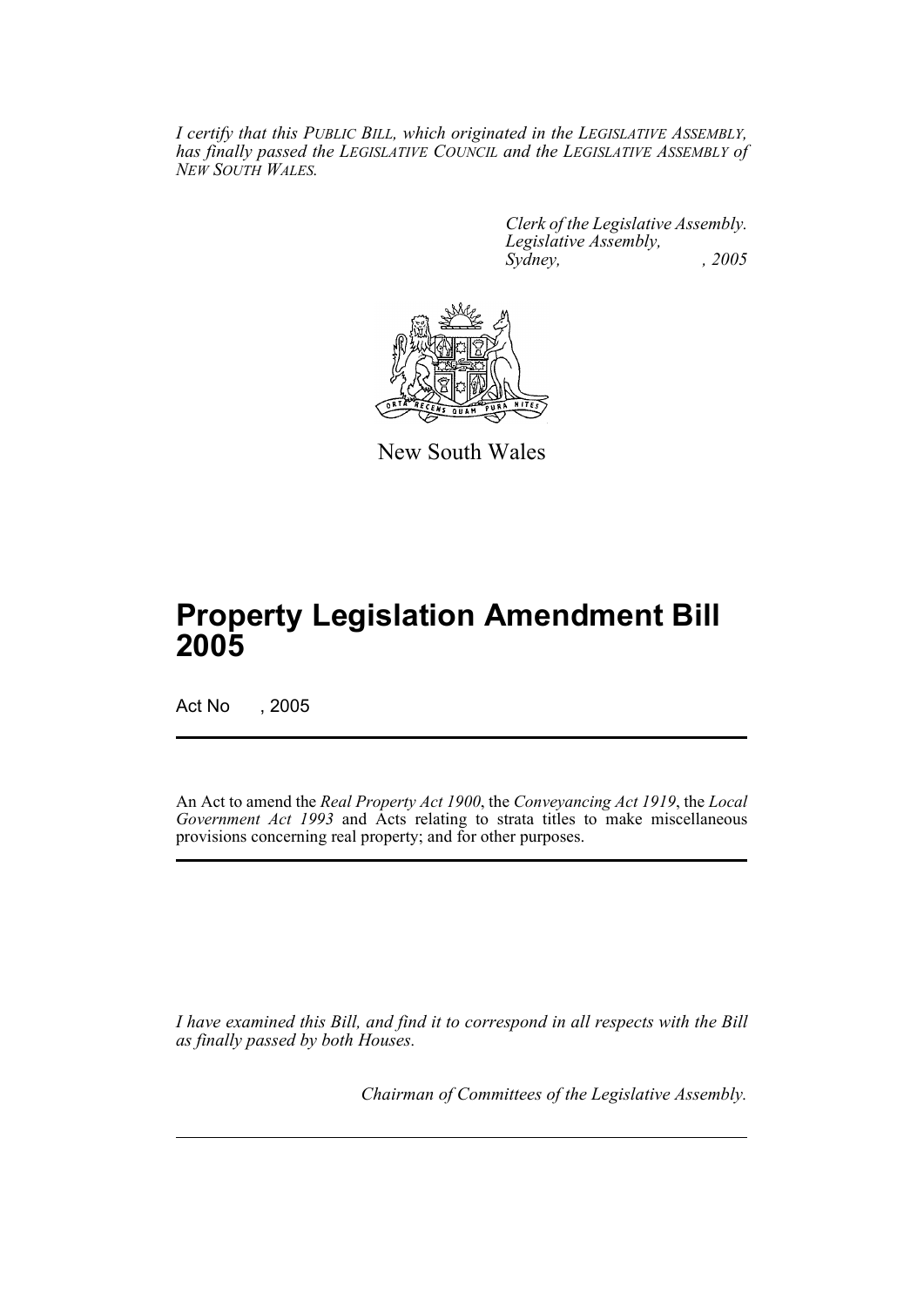## **The Legislature of New South Wales enacts:**

# **1 Name of Act**

This Act is the *Property Legislation Amendment Act 2005*.

# **2 Commencement**

This Act commences on a day or days to be appointed by proclamation.

# **3 Amendment of Real Property Act 1900 No 25**

The *Real Property Act 1900* is amended as set out in Schedule 1.

# **4 Amendment of Conveyancing Act 1919 No 6**

The *Conveyancing Act 1919* is amended as set out in Schedule 2.

# **5 Amendment of Strata Schemes (Freehold Development) Act 1973 No 68**

The *Strata Schemes (Freehold Development) Act 1973* is amended as set out in Schedule 3.

#### **6 Amendment of Strata Schemes (Leasehold Development) Act 1986 No 219**

The *Strata Schemes (Leasehold Development) Act 1986* is amended as set out in Schedule 4.

# **7 Amendment of Local Government Act 1993 No 30**

The *Local Government Act 1993* is amended as set out in Schedule 5.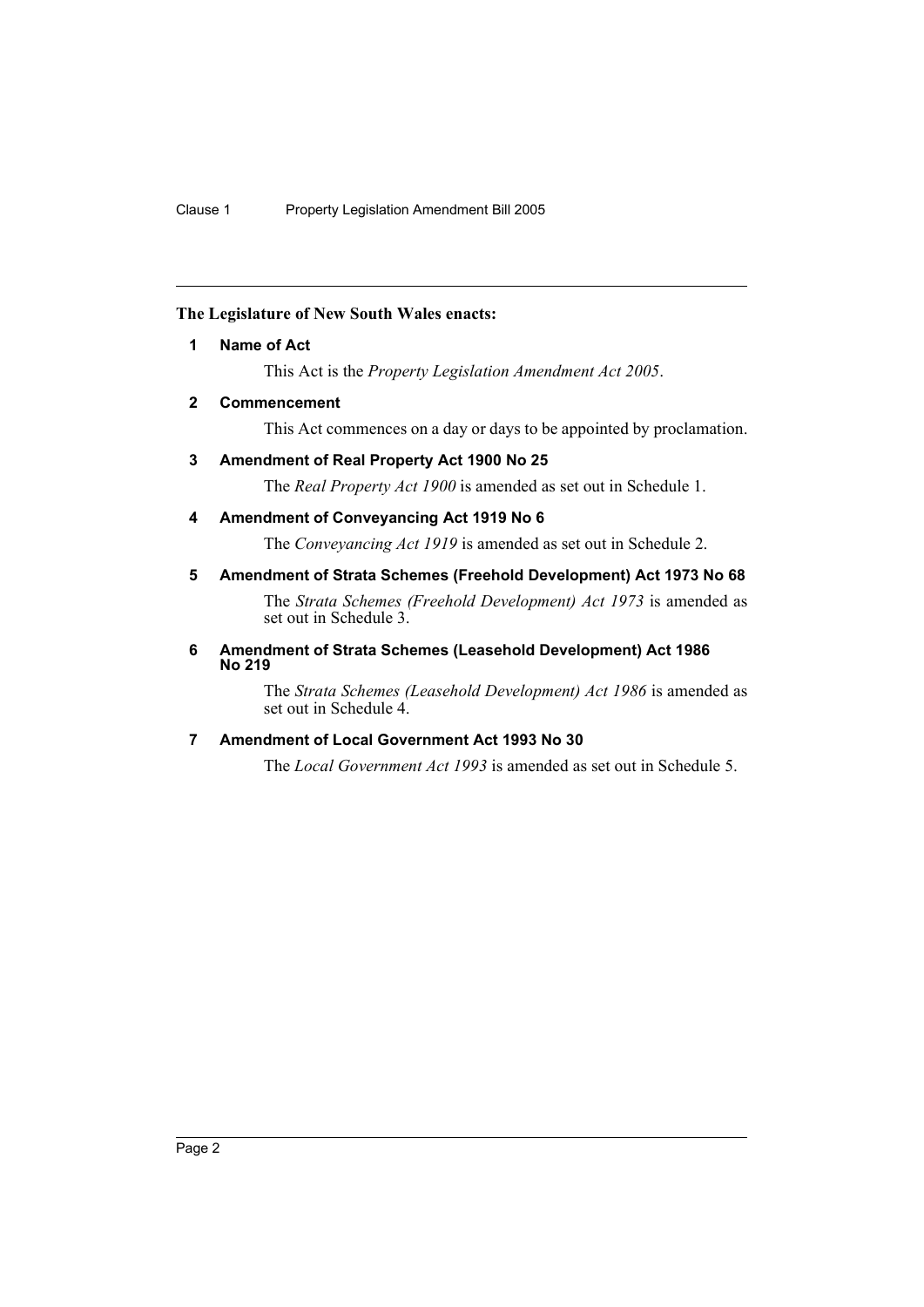Amendment of Real Property Act 1900 Schedule 1

# **Schedule 1 Amendment of Real Property Act 1900**

(Section 3)

#### **[1] Section 28EA Ordinary folio may be created in certain cases**

Insert at the end of the section:

(2) The Registrar-General may create an ordinary folio of the Register under this section only for land the boundaries of which, in the opinion of the Registrar-General, are adequately defined without further survey definition.

#### **[2] Section 28MC Application for cancellation of caution accompanied by search**

Insert after section 28MC (3) (a):

(a1) the Registrar-General has had regard to a survey report and an identification survey relating to the land that have been prepared by a registered surveyor, and

#### **[3] Section 28MC (3) (c)**

Insert at the end of section 28MC (3) (b):

, and

(c) the boundaries of the land, in the opinion of the Registrar-General, are adequately defined without further survey definition.

#### **[4] Section 36A**

Insert after section 36:

#### **36A Notification of permits, licences and permissive occupancies**  affecting Crown land

(1) In this section:

*enclosure permit* means a permit granted under the *Crown Lands Act 1989* to enclose a road or watercourse or part of a road or watercourse.

*licence* means a licence granted under the *Crown Lands Act 1989* authorising the use or occupation of Crown land.

*permissive occupancy* has the same meaning as in the *Crown Lands (Continued Tenures) Act 1989*.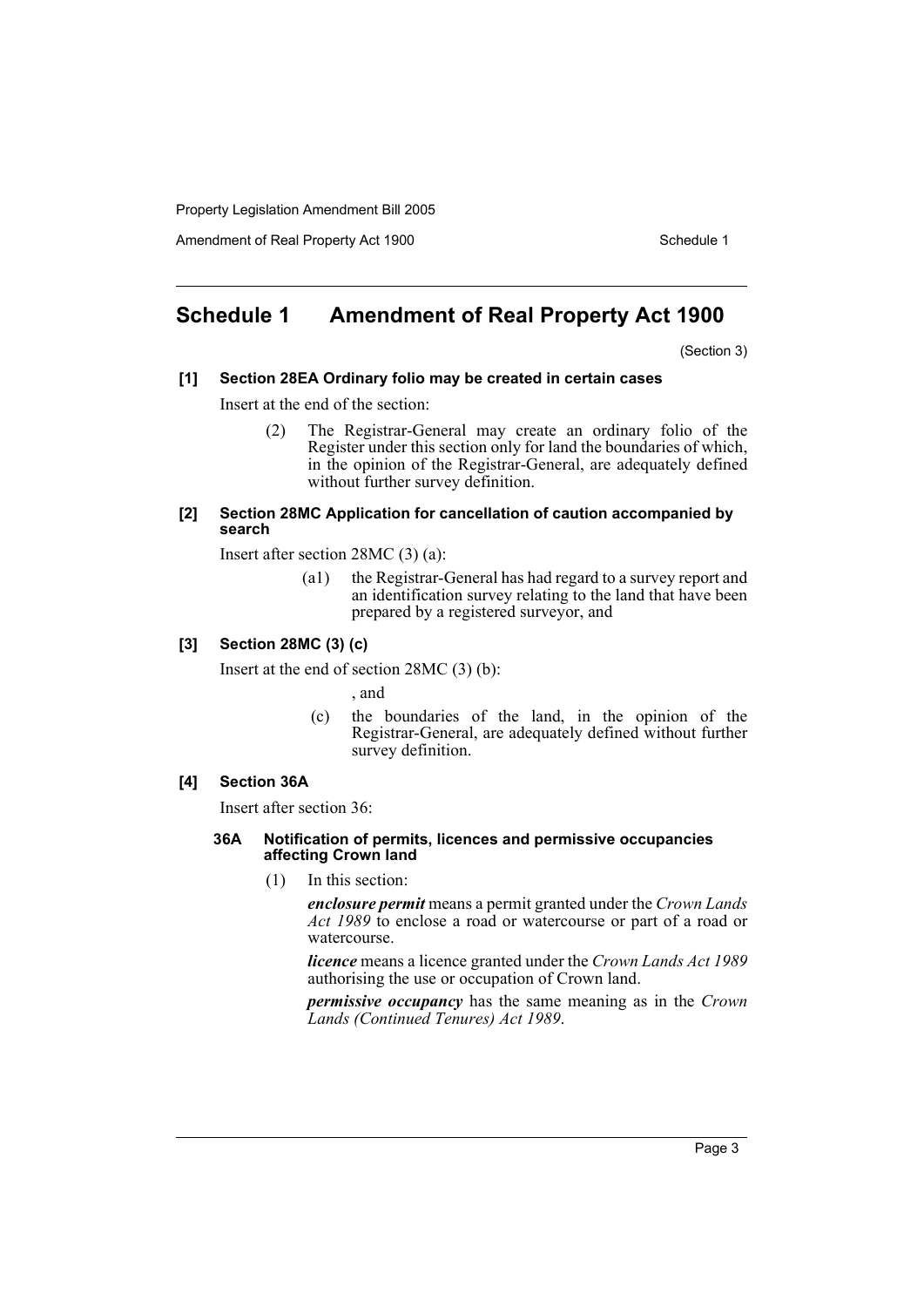Schedule 1 Amendment of Real Property Act 1900

- (2) The Registrar-General may record a note in a folio of the Register to indicate that land has the benefit of an enclosure permit, licence or permissive occupancy and may alter or remove any such note.
- (3) The Registrar-General is not liable if such a recording:
	- (a) could be made, but is not made, or
	- (b) is made or retained, but should not have been made or retained, or is incomplete or inaccurate.

#### **[5] Section 46 Transfers**

Insert at the end of the section:

(2) This section does not apply to the creation of an easement or profit à prendre that burdens and benefits separate parcels of land if the same person is the proprietor of the separate parcels of land.

#### **[6] Section 46A**

Omit the section. Insert instead:

#### **46A Creation of easements etc over own land by a dealing**

- (1) An easement, profit à prendre or restriction on the use of land that burdens and benefits separate parcels of land all under the provisions of this Act may be created even though the same person is the proprietor of those separate parcels of land, notwithstanding any rule of law or equity in that behalf.
- (2) Any such easement, profit à prendre or restriction on the use of land may be created under this section only by registration in the Register of an instrument that is in the form approved for the purpose by the Registrar-General.
- (3) The Registrar-General may refuse to register such an instrument if the Registrar-General is not satisfied that the boundaries of the land concerned, or the site of the easement or the land to which the profit à prendre or restriction applies, are adequately defined.
- (4) The Registrar-General may make such recordings in the Register as are necessary to give effect to the easement, profit à prendre or restriction on the use of land.
- (5) The instrument creating the easement, profit à prendre or restriction on the use of land must be executed:
	- (a) by the registered proprietor of the land burdened and the land benefited by the easement, profit à prendre or restriction, and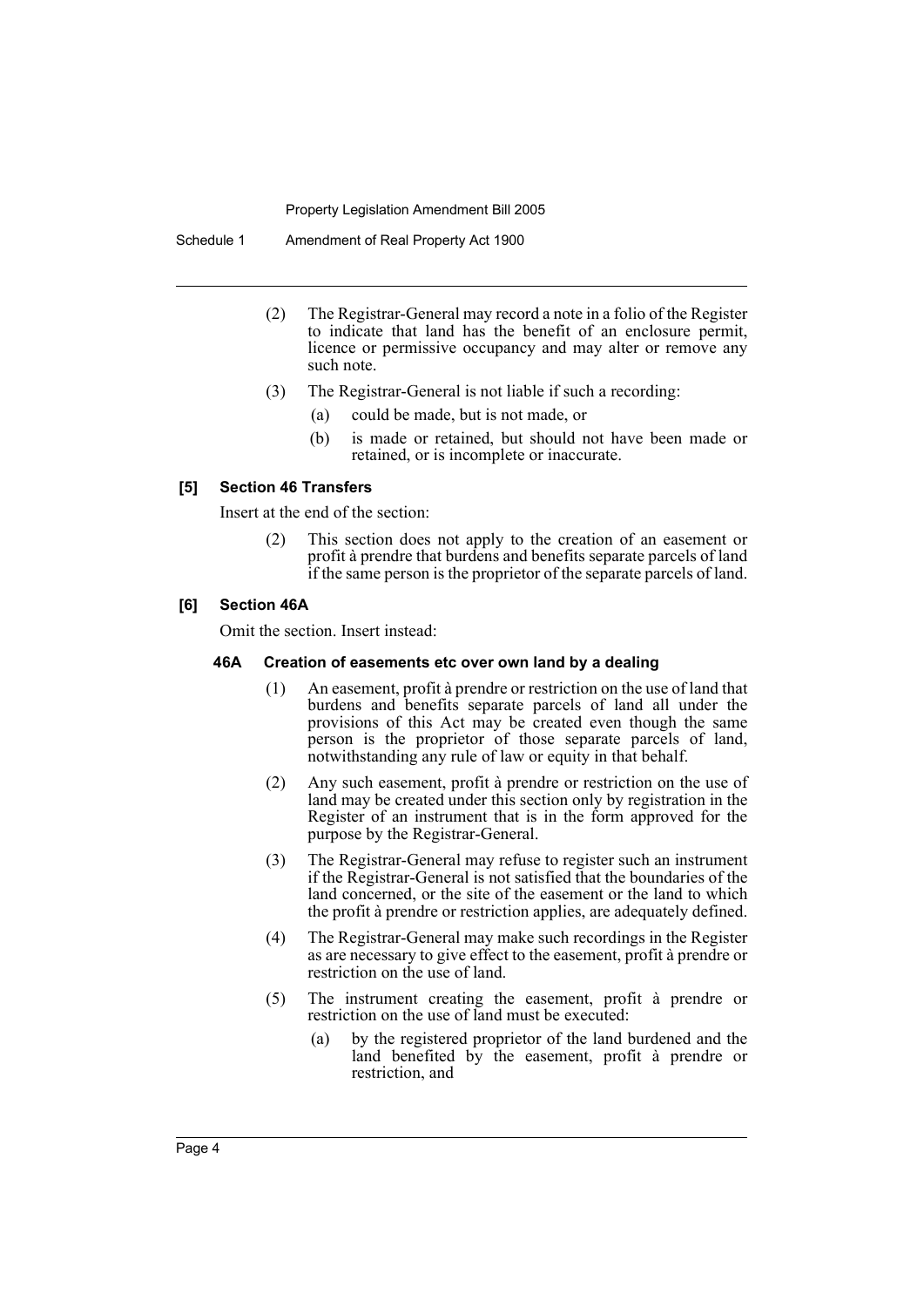Amendment of Real Property Act 1900 Schedule 1

- (b) by every mortgagee, chargee or covenant chargee under a mortgage, charge or covenant charge recorded in the folio of the Register relating to that land.
- (6) The Registrar-General may refuse to register any such instrument unless consents in writing to the registration of the instrument signed by (or by an agent authorised by) such of the following persons as the Registrar-General may determine:
	- (a) the lessee under any lease, or the judgment creditor under any writ, recorded in the folio of the Register relating to the land to be burdened or benefited by the easement, profit à prendre or restriction,
	- (b) the caveator under a caveat relating to any estate or interest in that land,

are lodged in the office of the Registrar-General.

**Note.** This section allows an easement, profit à prendre or restriction on the use of land to be created by registration of a dealing under this Act as an alternative to registration of a plan to which section 88B of the *Conveyancing Act 1919* applies, if all the land concerned is held under the provisions of this Act by the same person.

#### **[7] Section 47 Recording, variation and release of easements etc**

Insert before section 47 (1):

(1A) In this section, *affecting interest* means an easement, profit à prendre or restriction on the use of land.

#### **[8] Section 47 (1)–(7)**

Omit "easement or profit à prendre" wherever occurring (except where lastly occurring in section 47  $(5A)$ .

Insert instead "affecting interest".

#### **[9] Section 47 (5A)**

Omit the second sentence.

#### **[10] Section 47 (5B) and (5C)**

Insert after section 47 (5A):

- (5B) The dealing effecting the variation and the plan (if any) must be executed:
	- (a) by the registered proprietors of the land burdened, and of any land benefited, by the affecting interest, and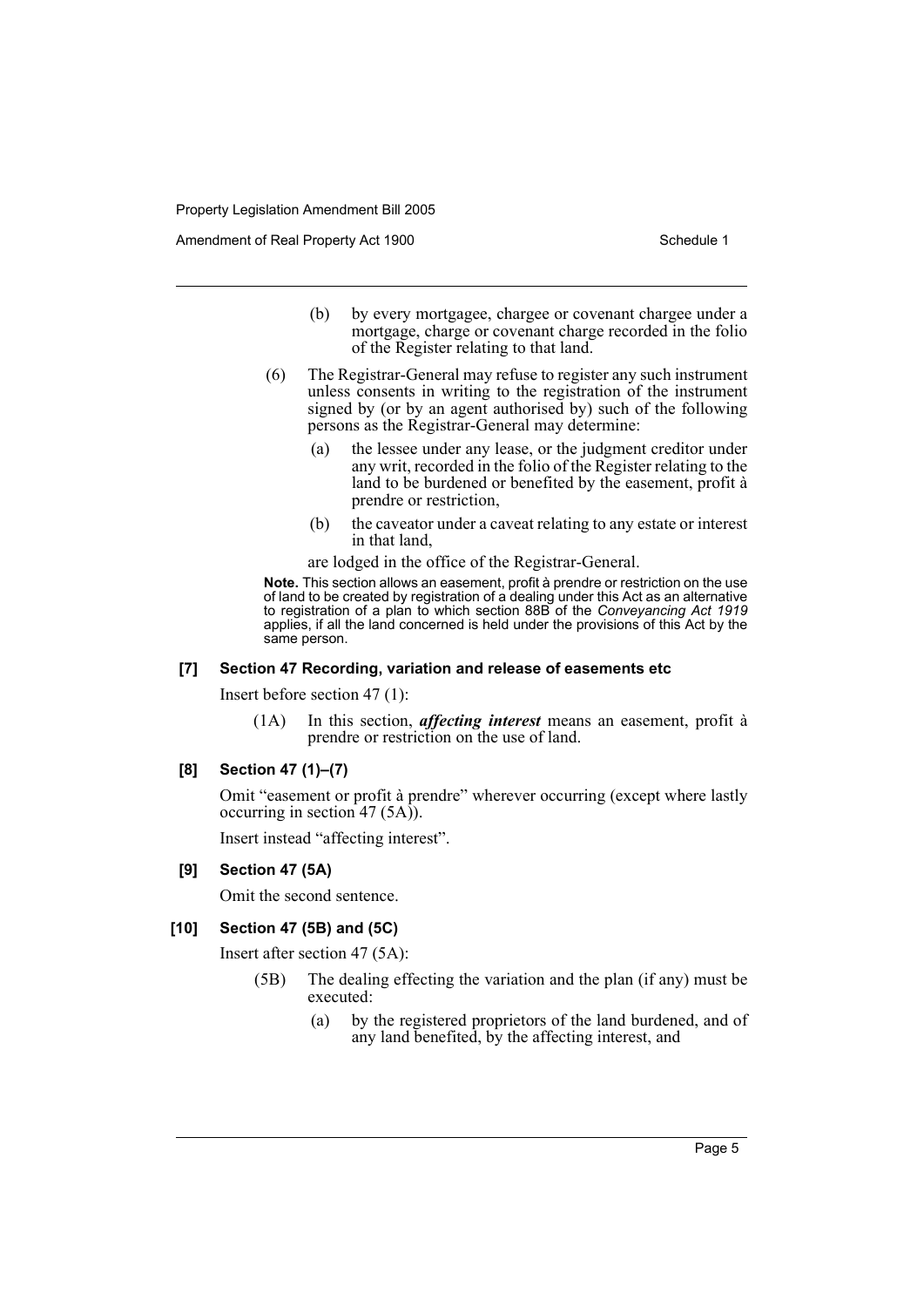- (b) by every mortgagee, chargee or covenant chargee under a mortgage, charge or covenant charge recorded in the folio of the Register relating to that land.
- (5C) The Registrar-General may refuse to register any such dealing or plan unless consents in writing to the registration of the dealing or plan signed by (or by an agent authorised by) such of the following persons as the Registrar-General may determine:
	- (a) the lessee under any lease, or the judgment creditor under any writ, recorded in the folio of the Register relating to that land,
	- (b) the caveator under a caveat relating to any estate or interest in that land,

are lodged in the office of the Registrar-General.

# **[11] Section 47 (9)**

Insert after section 47 (8):

(9) Subsection (7) applies only to a restriction on the use of land recorded under this section after the commencement of Schedule 1 [10] to the *Property Legislation Amendment Act 2005*.

#### **[12] Section 55B**

Insert after section 55A:

#### **55B Dealings affecting common law leases**

- (1) Provisions of this Act that apply to and in respect of dealings affecting registered leases apply to and in respect of any dealings affecting a lease that is recorded as an encumbrance in a folio of the Register (a *common law lease*).
- (2) However, registration of a dealing affecting a common law lease does not:
	- (a) imply that the lease is registered, or
	- (b) otherwise alter the effect that lease would have had in the absence of this section.
- (3) The Registrar-General may reject or refuse to register a dealing lodged for registration that purports to affect a common law lease:
	- (a) if not satisfied as to the devolution of the lease, or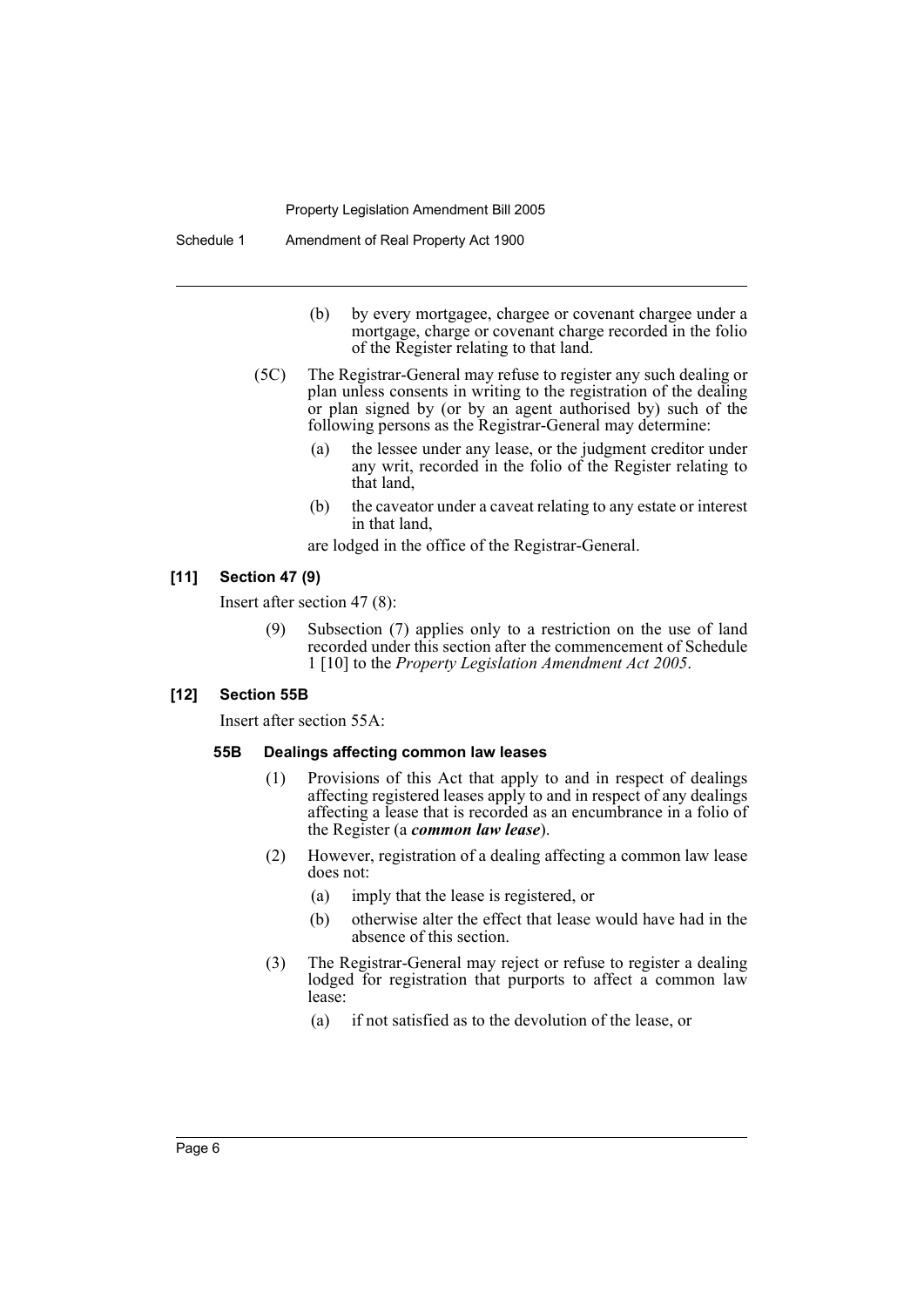Amendment of Real Property Act 1900 Schedule 1

(b) if, for any other reason, of the opinion that the dealing would not have been registered if it had been a dealing lodged for registration that purported to affect a registered lease.

#### **[13] Section 99 Proprietor may vest estate jointly in himself or herself and others without limiting any use or without re-assignment**

Omit the section.

#### **[14] Schedule 3 Savings and transitional provisions**

Insert after Part 1:

# **Part 1A Real Property (Amendment) Act 1970**

### **1A Construction of references to former section 46A**

A reference to section 46A in any other Act or in any instrument, whether or not made under an Act, is taken to be:

- (a) in relation to anything done before the commencement of the *Real Property (Amendment) Act 1970*, a reference to section 46A as in force when the thing was done, or
- (b) in relation to anything done after that commencement but before the commencement of Schedule 1 [6] to the *Property Legislation Amendment Act 2005*, a reference to section 31A (Creation of folio for resumed land).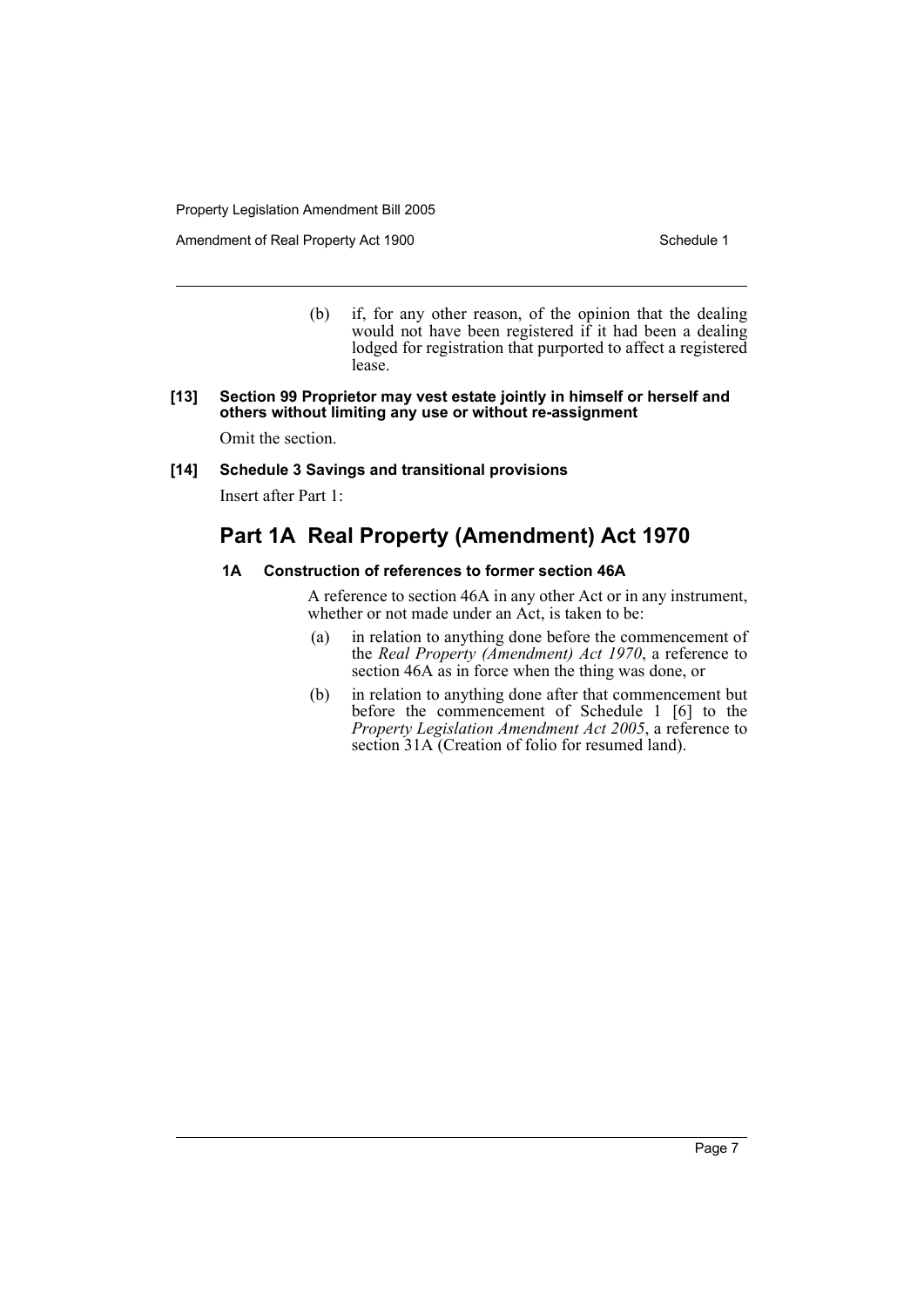Schedule 2 Amendment of Conveyancing Act 1919

# **Schedule 2 Amendment of Conveyancing Act 1919**

(Section 4)

#### **[1] Section 98 Facilitation of redemption in case of absent or unknown mortgagees**

Omit section 98 (1B) (b). Insert instead:

(b) the reasonable costs that would have been incurred by the mortgagee in discharging the mortgage, whether or not they would have been payable by the mortgagee.

## **[2] Section 98 (5)**

Omit the subsection.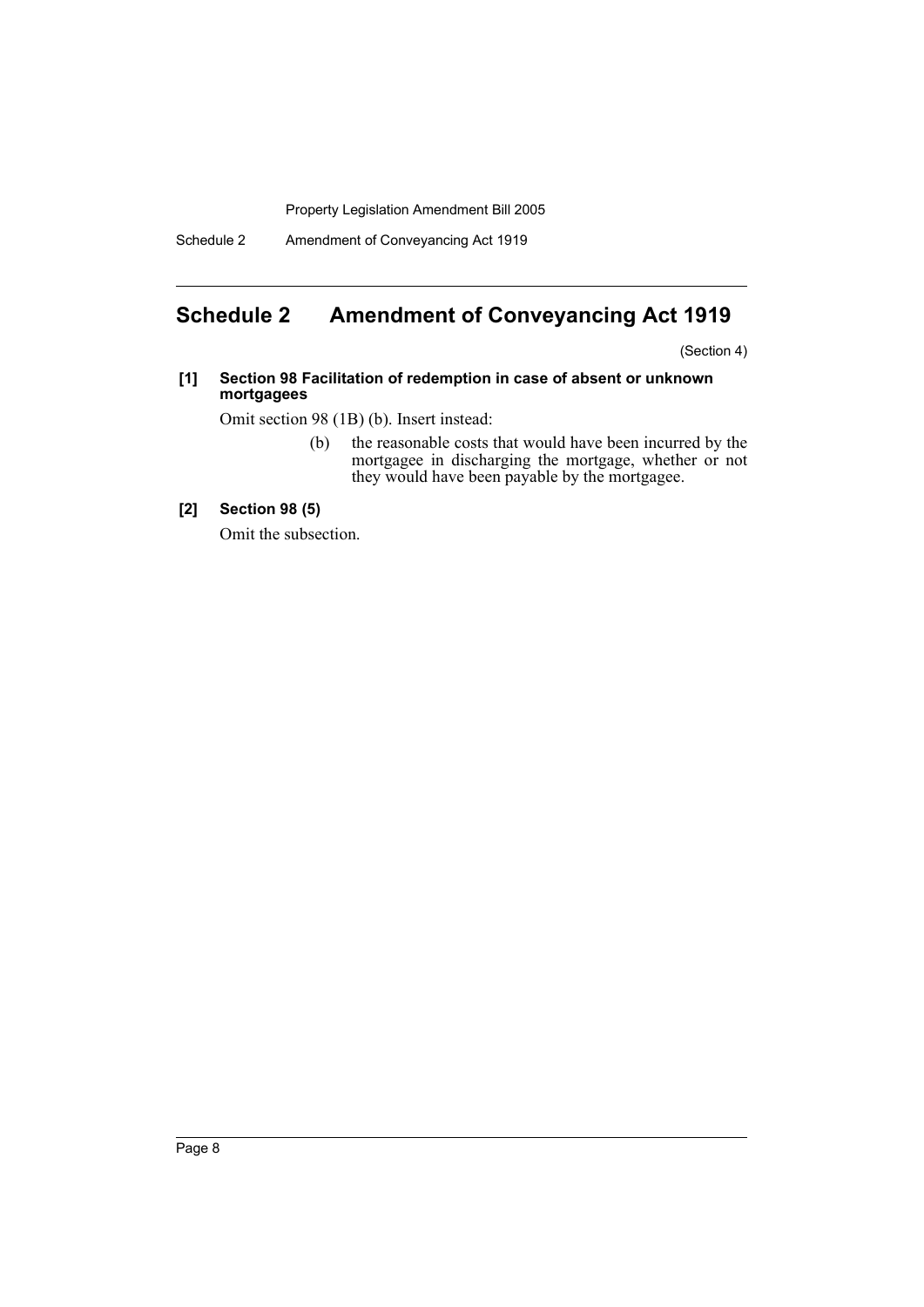Amendment of Strata Schemes (Freehold Development) Act 1973 Schedule 3

# **Schedule 3 Amendment of Strata Schemes (Freehold Development) Act 1973**

(Section 5)

# **[1] Section 25 Transfer or lease of common property**

Insert after section 25 (2):

(2A) A body corporate may, pursuant to a special resolution, execute a variation of any such lease or sublease pursuant to section 55A of the *Real Property Act 1900*.

# **[2] Section 25 (4)**

Omit "subsection (1), (2) or (3)". Insert instead "this section".

#### **[3] Section 28W Effect of strata management statement**

Omit "a by-law or" from section 28W (5).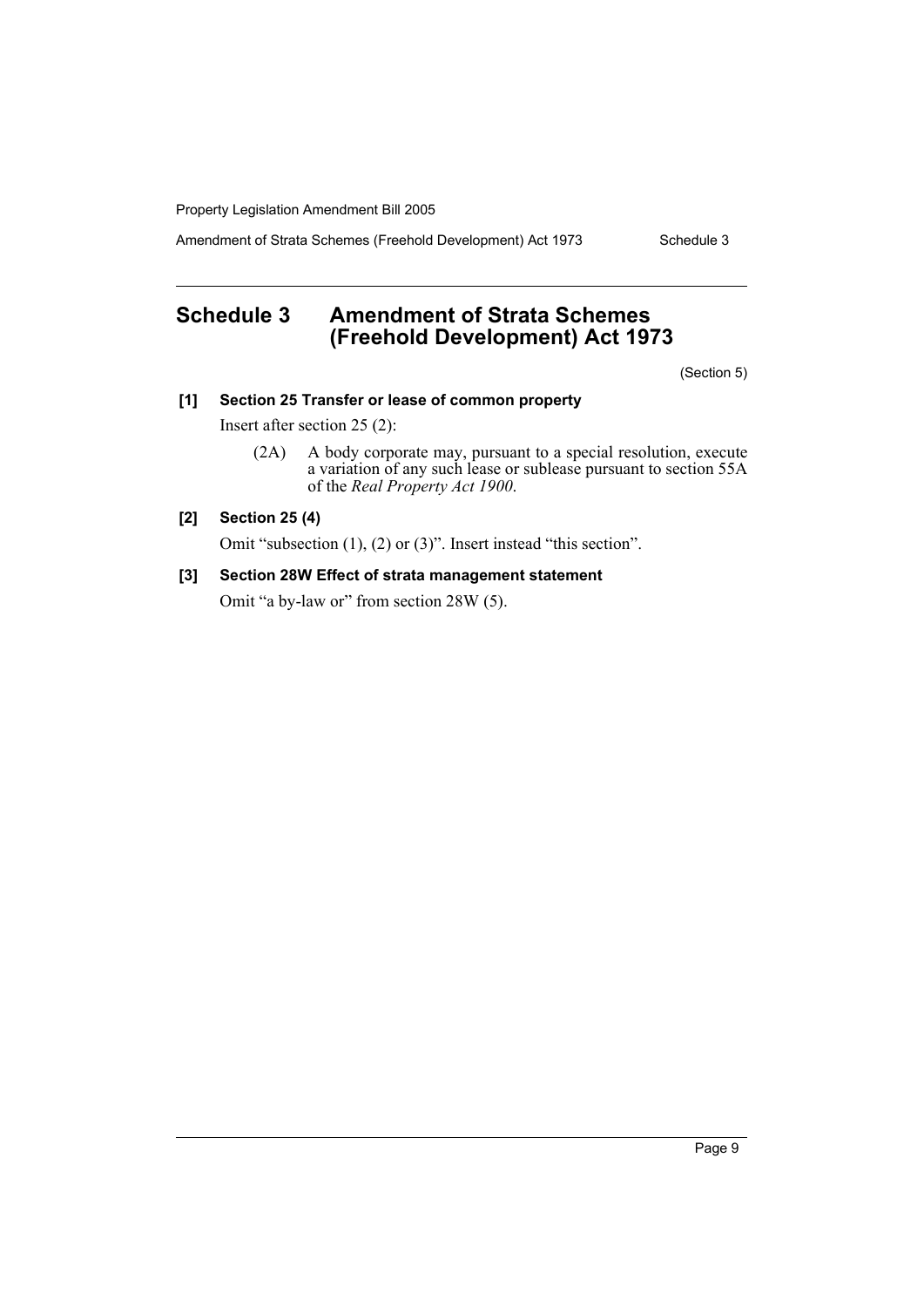Schedule 4 Amendment of Strata Schemes (Leasehold Development) Act 1986

# **Schedule 4 Amendment of Strata Schemes (Leasehold Development) Act 1986**

(Section 6)

## **[1] Section 29 Transfer or lease of common property**

Insert after section 29 (1):

(1A) A body corporate may, pursuant to a special resolution and with the consent of the lessor under the leasehold strata scheme, execute a variation of any such lease or sublease pursuant to section 55A of the *Real Property Act 1900*.

#### **[2] Section 29 (3)**

Omit "subsection (1) or (2)". Insert instead "this section".

## **[3] Section 57F Effect of strata management statement**

Omit "a by-law or" from section 57F (5).